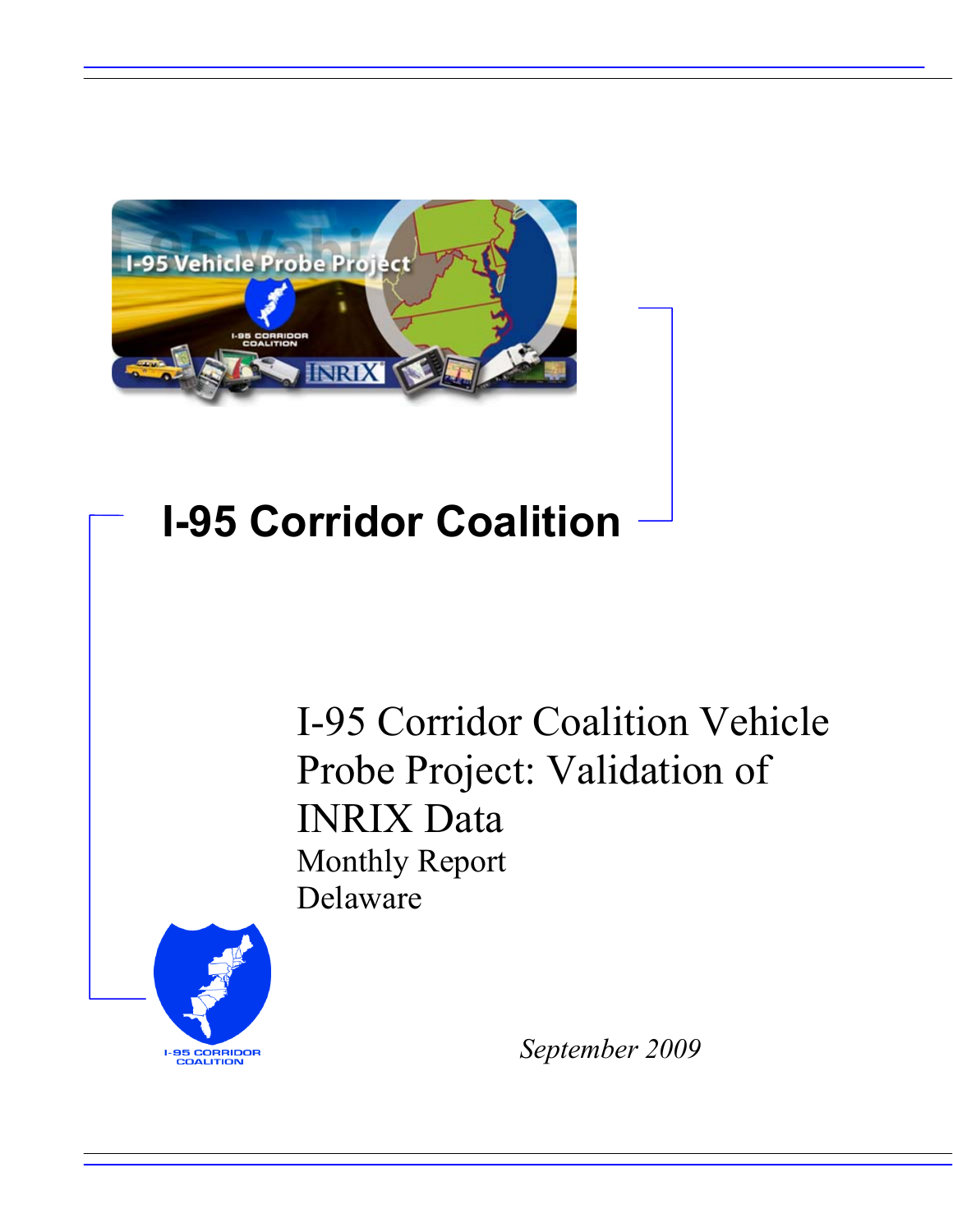# **I-95 CORRIDOR COALITION VEHICLE PROBE PROJECT: VALIDATION OF INRIX DATA SEPTEMBER 2009**

# *Monthly Report*

*Prepared for:* 

I-95 Corridor Coalition

*Sponsored by:* 

I-95 Corridor Coalition

*Prepared by:* 

Ali Haghani, Masoud Hamedi, Kaveh Farokhi Sadabadi University of Maryland, College Park

*Acknowledgements:* 

The research team would like to express its gratitude for the assistance it received from the state highway officials in Delaware, Maryland, New Jersey, North Carolina, and Virginia during the course of this study. Their effort was instrumental during the data collection phase of the project. This report would not have been completed without their help.

*September 2009*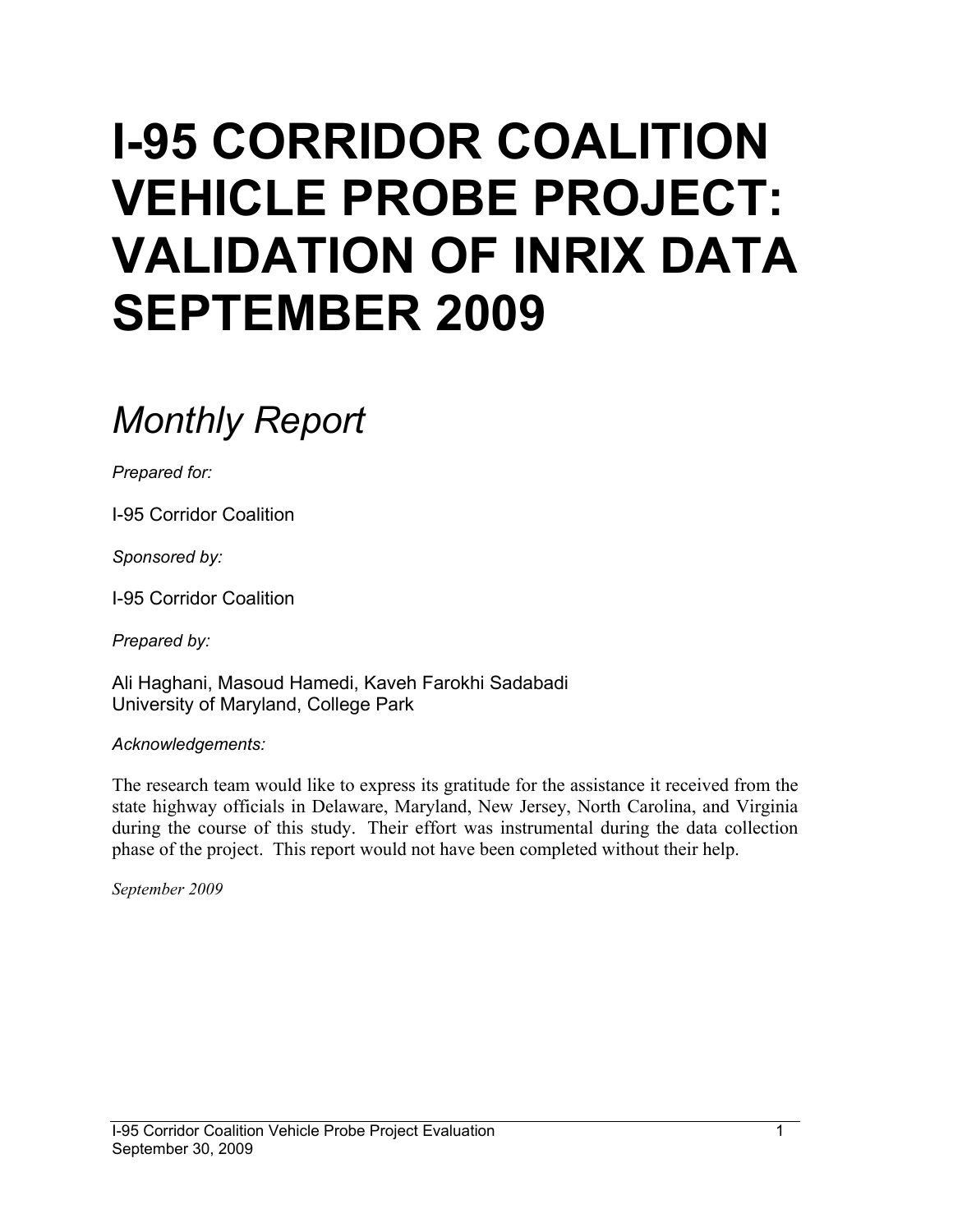# **Evaluation Results for the State of Delaware**

### *Summary*

Travel time samples were collected along approximately 11 miles of freeways in Delaware from Tuesday, August 11, 2009 to Monday, August 24, 2009 and compared with travel time and speed data reported by INRIX as part of the I-95 Vehicle Probe project. The validation data represents approximately 1150 hours of observations along seven freeway segments in Delaware. The segments range in length from 1.1 to 2.5 miles. The validation data reflects a significant amount of congestion, over 100 hours with speeds less than 45 mph. Whereas previous data sets may have exhibited significant congestion in term of the total number of hours when speeds were less than 45 MPH, this data set stood out as having a good sampling of different types of congestion events. The table below summarizes the result of the comparison between the validation data and the INRIX data for the same period. Both the absolute average speed error and the speed error bias as measured against the SEM band are within the acceptable limits of the contract specifications.

| <b>State</b>                                                                                                             |                                                                                                               | <b>Absolute Speed Error</b><br>( |         | <b>Speed Error Bias</b><br>(5mph) | Number of<br>5 Minute | Hours of<br>Data |  |  |
|--------------------------------------------------------------------------------------------------------------------------|---------------------------------------------------------------------------------------------------------------|----------------------------------|---------|-----------------------------------|-----------------------|------------------|--|--|
|                                                                                                                          | Comparison with Comparison with Comparison with Comparison with<br><b>SEM Band</b><br><b>SEM Band</b><br>Mean |                                  |         | Mean                              | Samples               | Collection       |  |  |
| 0-30 MPH                                                                                                                 | 5.51                                                                                                          | 6.82                             | 2.70    | 3.06                              | 500                   | 41.7             |  |  |
| 30-45 MPH                                                                                                                | 5.90                                                                                                          | 7.63                             | 2.18    | 2.93                              | 796                   | 66.3             |  |  |
| 45-60 MPH                                                                                                                | 2.39                                                                                                          | 4.48                             | $-0.32$ | $-0.30$                           | 4242                  | 353.5            |  |  |
| > 60 MPH                                                                                                                 | 2.32                                                                                                          | 4.90                             | $-2.12$ | $-4.14$                           | 8247                  | 687.3            |  |  |
| All Speeds                                                                                                               | 2.66                                                                                                          | 5.00                             | $-1.14$ | $-2.29$                           | 13785                 | 1148.8           |  |  |
| Based upon data collected from Tuesday, August 11, 2009 through Monday, August 24, 2009 across<br>11.2 miles of roadway. |                                                                                                               |                                  |         |                                   |                       |                  |  |  |

## *Data Collection*

Bluetooth sensor deployments in Delaware started on Tuesday, August 11, 2009. The actual deployments in Delaware were performed with the assistance of Delaware Department of Transportation (DelDOT) personnel. Sensors remained in the same position until they were retrieved two weeks later on Monday, August 24, 2009. This round of data collections in Delaware was designed to cover segments of the highways along which both recurrent and non-recurrent congestions could be expected during both peak and off-peak periods.

Figure 1 presents snapshots of the roadway segments over which Bluetooth sensors were deployed in Delaware.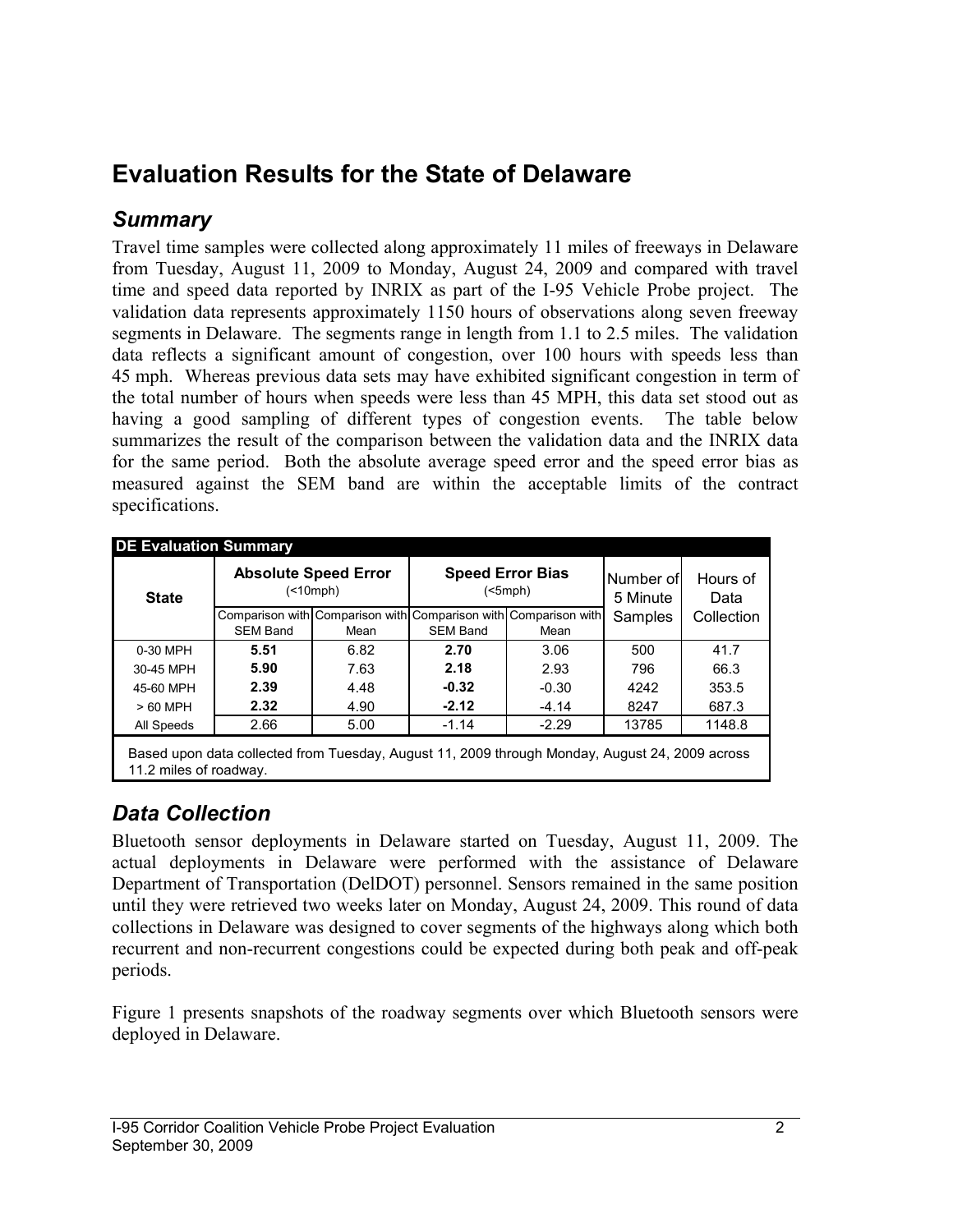Table 1 presents a list of specific TMC segments that were selected as the validation sample in Delaware. In total, results of validation on seven freeway TMC segments are reported in this document. These segments cover a total length of about 11 miles. The coordinates of the locations at which the Bluetooth sensors were deployed throughout the state of Delaware are reported in Table 2 which also presents the distances that have been used in the estimation of Bluetooth speeds based on travel times.

### *Analysis of Results*

Table 3 summarizes the data quality measures obtained as a result of comparison between Bluetooth and all reported INRIX speeds. In all speed bins, INRIX data meets the data quality measures set forth in the contract when errors are measured as a distance from the 1.96 times the standard error band. It should be noted that while the total number of observations in the low speed bins across all TMC segments are reasonable, as Table 3 indicates, the number of observations in low speed bins for some individual TMC segments are low.

Table 4 shows the percentage of the time intervals that fall within 5 mph of the SEM band and the mean for each speed bin for all TMC segments in Delaware. Tables 5 and 6 present detailed data for individual TMC segments in Delaware in similar format as Tables 3 and 4 respectively. Note that for some TMC segments in some speed bins the comparison results may not be reliable due to small number of observations.

Figures 2 and 3 show the overall speed error bias for different speed bins, and the average absolute speed errors for all segments in Delaware, respectively. These figures correspond to Table 3.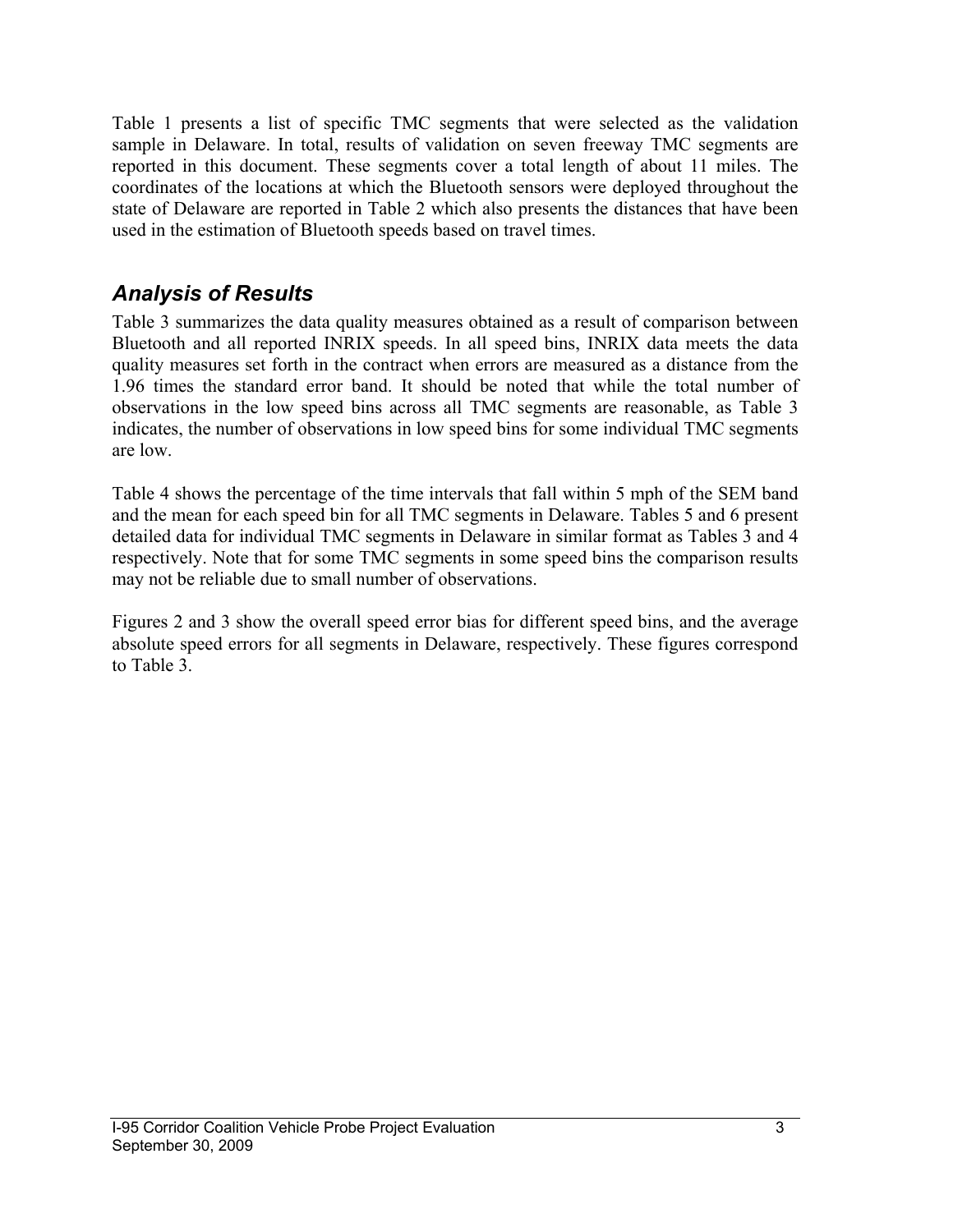

**Figure 1 TMC segments selected for validation in Delaware**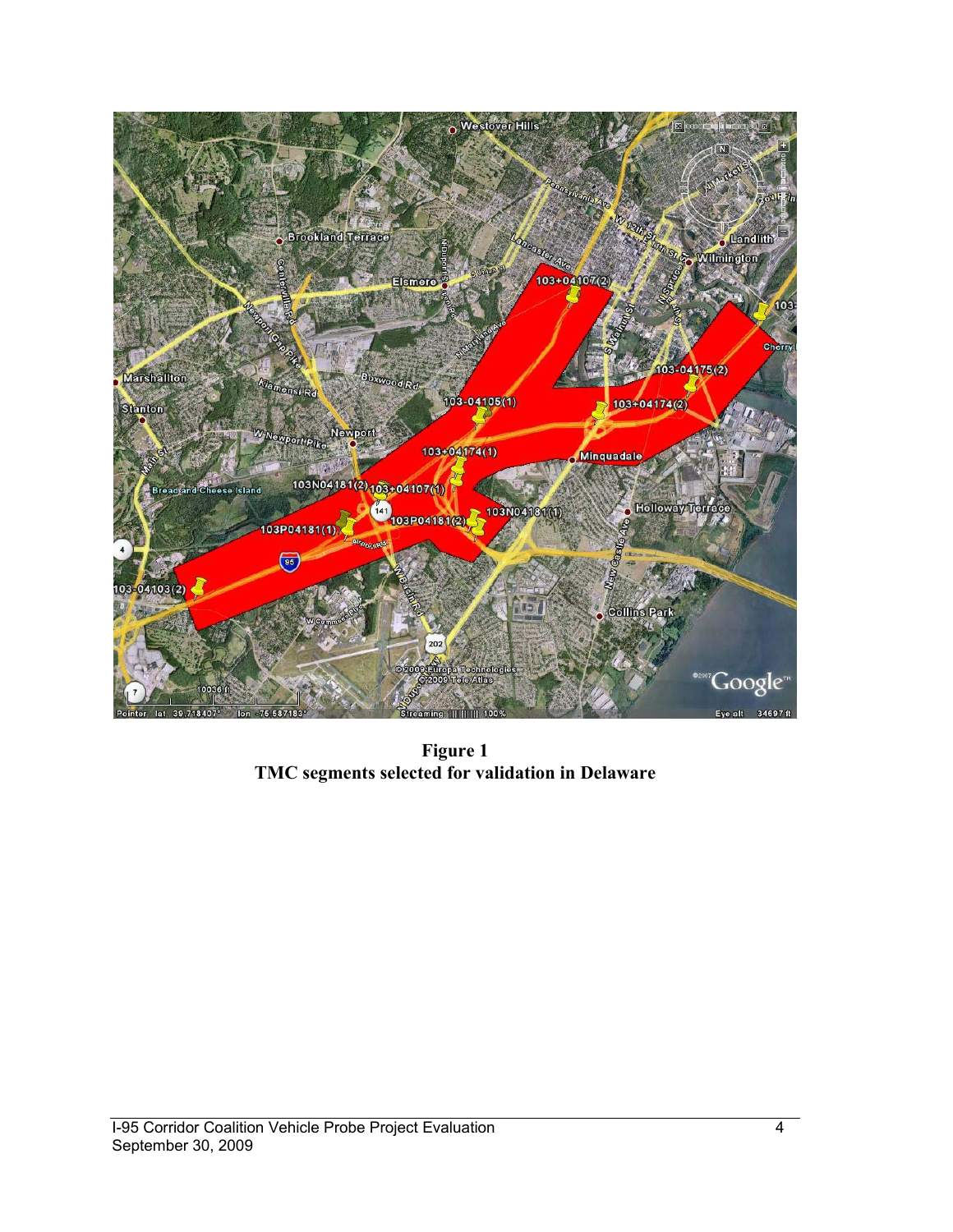|              |               |                |                               |                            |                   |                   | <b>LENGTH</b> |
|--------------|---------------|----------------|-------------------------------|----------------------------|-------------------|-------------------|---------------|
| <b>TYPE</b>  | TMC           | <b>HIGHWAY</b> | <b>STARTING AT</b>            | <b>ENDING AT</b>           | <b>COUNTY</b>     | <b>DIRECTION</b>  | (mile)        |
| Freeway      | 103P04181     | I-295          | I 295/I 495/EXIT 5            | $I-95$                     | <b>NEW CASTLE</b> | <b>NORTHBOUND</b> | 1.5           |
|              |               |                | <b>HWY 4/MARYLAND AVE/6TH</b> |                            |                   |                   |               |
| Freeway      | 103-04106     | $I-95$         | AVE/EXIT 6                    | I-495/I-295/EXIT 5         | NEW CASTLE        | <b>SOUTHBOUND</b> | 1.7           |
| Freeway      | 103N04181     | I-295          | I 95                          | I-95                       | NEW CASTLE        | <b>SOUTHBOUND</b> | 1.3           |
| Freeway      | 103-04103     | $I-95$         | EXIT 5A                       | DE-58/EXIT 4               | <b>NEW CASTLE</b> | <b>SOUTHBOUND</b> | 1.8           |
| Freeway      | 103-04105     | $I-95$         | I-495/I-295/EXIT 5            | I-295/US-202/DE-141/EXIT 5 | <b>NEW CASTLE</b> | <b>SOUTHBOUND</b> | 1.4           |
|              |               |                |                               | DE-4/MARYLAND AVE/6TH      |                   |                   |               |
| Freeway      | $103 + 04107$ | I-95           | I 295/I 495/EXIT 5            | AVE/EXIT 6                 | NEW CASTLE        | <b>NORTHBOUND</b> | 2.5           |
| Freeway      | 103-04175     | I-495          | 12TH ST/EXIT 3                | <b>TERMINAL AVE/EXIT 2</b> | <b>NEW CASTLE</b> | <b>SOUTHBOUND</b> | 1.1           |
| <b>TOTAL</b> |               |                |                               |                            |                   |                   | 11.2          |

**Table 1 Traffic Message Channel segments picked for validation in Delaware**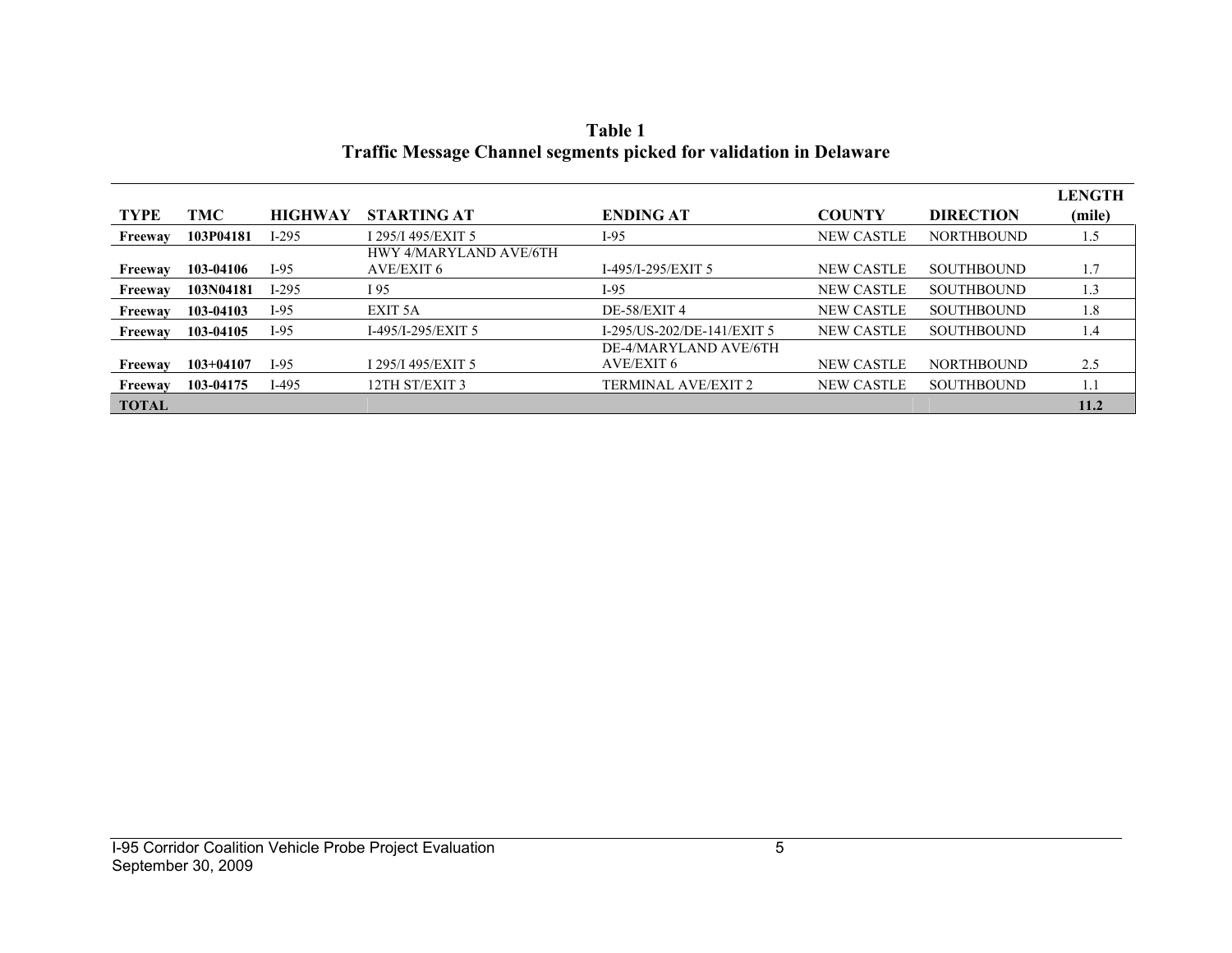**Table 2 TMC segment lengths and distances between sensor deployment locations in the state of Delaware** 

| <b>SEGMENT</b> |             |              |              | <b>STANDARD TMC</b> |              |        |                        | <b>SENSOR DEPLOYMENT</b> |              |              |        | <b>ERROR IN</b>                 |
|----------------|-------------|--------------|--------------|---------------------|--------------|--------|------------------------|--------------------------|--------------|--------------|--------|---------------------------------|
| <b>TYPE</b>    | <b>TMC</b>  | Endpoint (1) |              |                     | Endpoint (2) |        | Endpoint (1)<br>Length |                          | Endpoint (2) |              | Length | <b>SEGMENT</b><br><b>LENGTH</b> |
|                |             | Lat          | Long         | Lat                 | Long         | (mile) | Lat                    | Long                     | Lat          | Long         | (mile) | $(\%)$                          |
| Freeway        | 103P04181   | 39.698225    | $-75.610400$ | 39.698202           | $-75.583275$ | 1.54   | 39.699523              | $-75.603898$             | 39.696910    | $-75.581475$ | 1.31   | $-14.7%$                        |
| Freeway        | 103-04106   | 39.736472    | $-75.563122$ | 39.717357           | $-75.581666$ | 1.67   | 39.730348              | $-75.567000$             | 39.717832    | $-75.581308$ | 1.15   | $-30.9%$                        |
| Freeway        | 103N04181   | 39.699608    | -75.584586   | 39.703968           | $-75.603690$ | 1.31   | 39.699845              | -75.584803               | 39.704537    | $-75.603295$ | 1.25   | $-4.3%$                         |
| Freeway        | 103-04103   | 39.699375    | $-75.611638$ | 39.688650           | -75.641743   | 1.77   | 39.700413              | $-75.610377$             | 39.688152    | $-75.644640$ | 2.02   | 14.1%                           |
| Freeway        | 103-04105   | 39.716168    | -75.583136   | 39.704166           | -75.603425   | 1.36   | 39.713308              | -75.587958               | 39.704537    | $-75.603295$ | l.02   | $-25.4%$                        |
| Freeway        | $103+04107$ | 39.706171    | -75.587758   | 39.735580           | $-75.563602$ | 2.46   | 39.707063              | -75.589332               | 39.737112    | $-75.562532$ | 2.54   | 3.3%                            |
| Freeway        | 103-04175   | 39.732740    | $-75.524405$ | 39.721286           | -75.538924   | .10    | 39.732087              | $-75.525102$             | 39.721472    | -75.538865   | .04    | $-6.2\%$                        |
| <b>TOTAL</b>   |             |              |              |                     |              | 11.21  |                        |                          |              |              | 10.33  |                                 |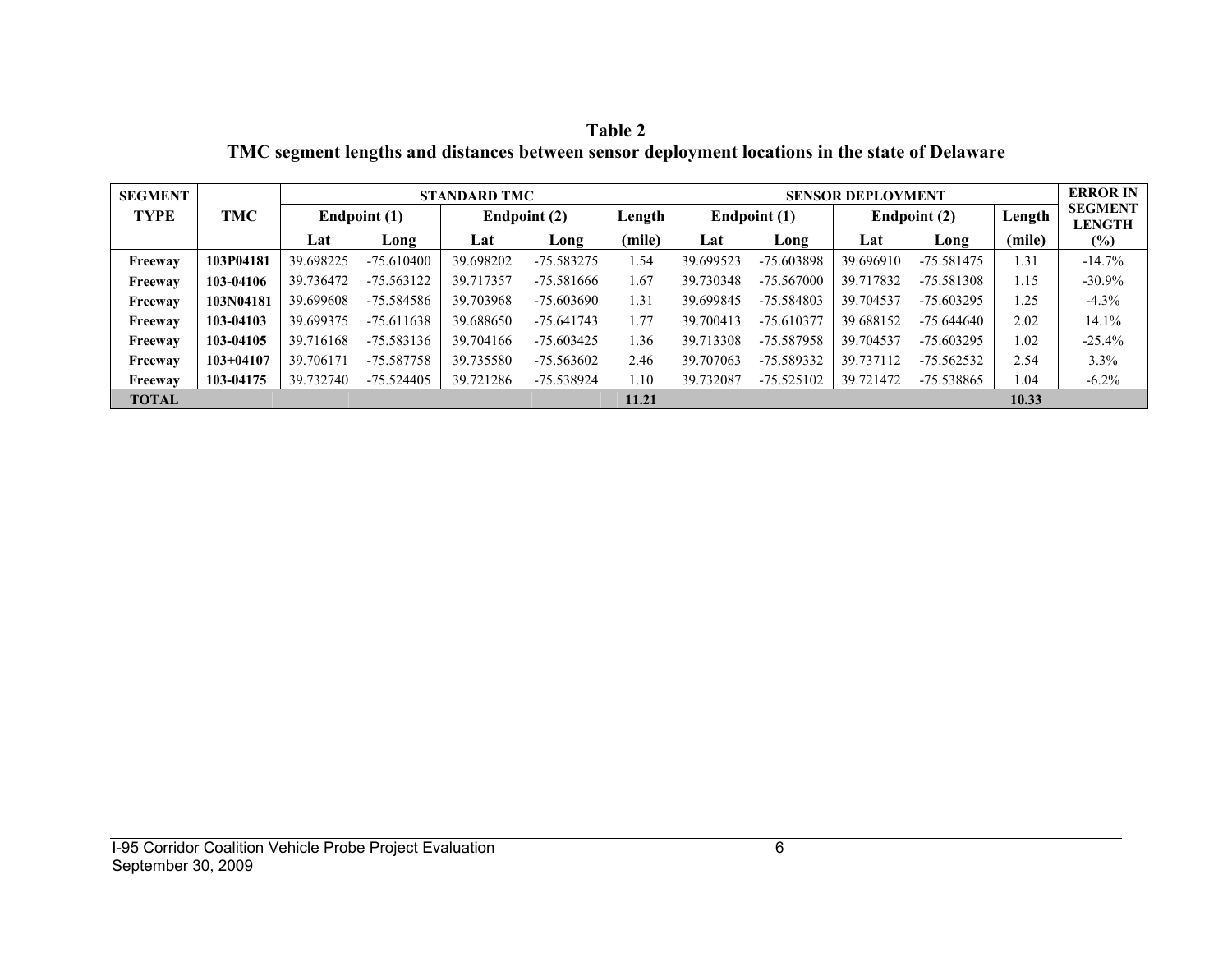#### **Table 3 Data quality measures for freeway segments greater than one mile in Delaware**

|                            | <b>Data Quality Measures for</b>     |                                                                                      |         |                                                     |                |  |
|----------------------------|--------------------------------------|--------------------------------------------------------------------------------------|---------|-----------------------------------------------------|----------------|--|
|                            |                                      | 1.96 SE Band                                                                         | Mean    |                                                     |                |  |
| <b>SPEED</b><br><b>BIN</b> | <b>Speed</b><br>Error<br><b>Bias</b> | Average<br><b>Absolute</b><br>Speed<br><b>Speed</b><br>Error<br>Error<br><b>Bias</b> |         | Average<br><b>Absolute</b><br><b>Speed</b><br>Error | No. of<br>Obs. |  |
| $0 - 30$                   | 2.70                                 | 5.51                                                                                 | 3.06    | 6.82                                                | 500            |  |
| $30 - 45$                  | 2.18                                 | 5.90                                                                                 | 2.93    | 7.63                                                | 796            |  |
| 45-60                      | $-.32$                               | 2.39                                                                                 | $-0.30$ | 4.48                                                | 4242           |  |
| 60+                        | $-2.12$                              | 2.32                                                                                 | $-4.14$ | 4.90                                                | 8247           |  |

#### **Table 4**

**Percent observations meeting data quality criteria for freeway segments greater than one mile in Delaware** 

|                            |                                                                                                               | 1.96 SE Band | Mean                               |                                              |                |  |
|----------------------------|---------------------------------------------------------------------------------------------------------------|--------------|------------------------------------|----------------------------------------------|----------------|--|
| <b>SPEED</b><br><b>BIN</b> | <b>Percentage</b><br>falling<br>Percentage<br>within 5<br>falling<br>inside the<br>mph of the<br>band<br>band |              | Percentage<br>equal to the<br>mean | Percentage<br>within 5<br>mph of the<br>mean | No. of<br>Obs. |  |
| $0 - 30$                   | 15%                                                                                                           | 65%          | 0%                                 | 57%                                          | 500            |  |
| $30 - 45$                  | 15%                                                                                                           | 51%          | 0%                                 | 39%                                          | 796            |  |
| 45-60                      | 42%                                                                                                           | 84%          | 0%                                 | 67%                                          | 4242           |  |
| $60+$                      | 39%                                                                                                           | 83%          | 0%                                 | 58%                                          | 8247           |  |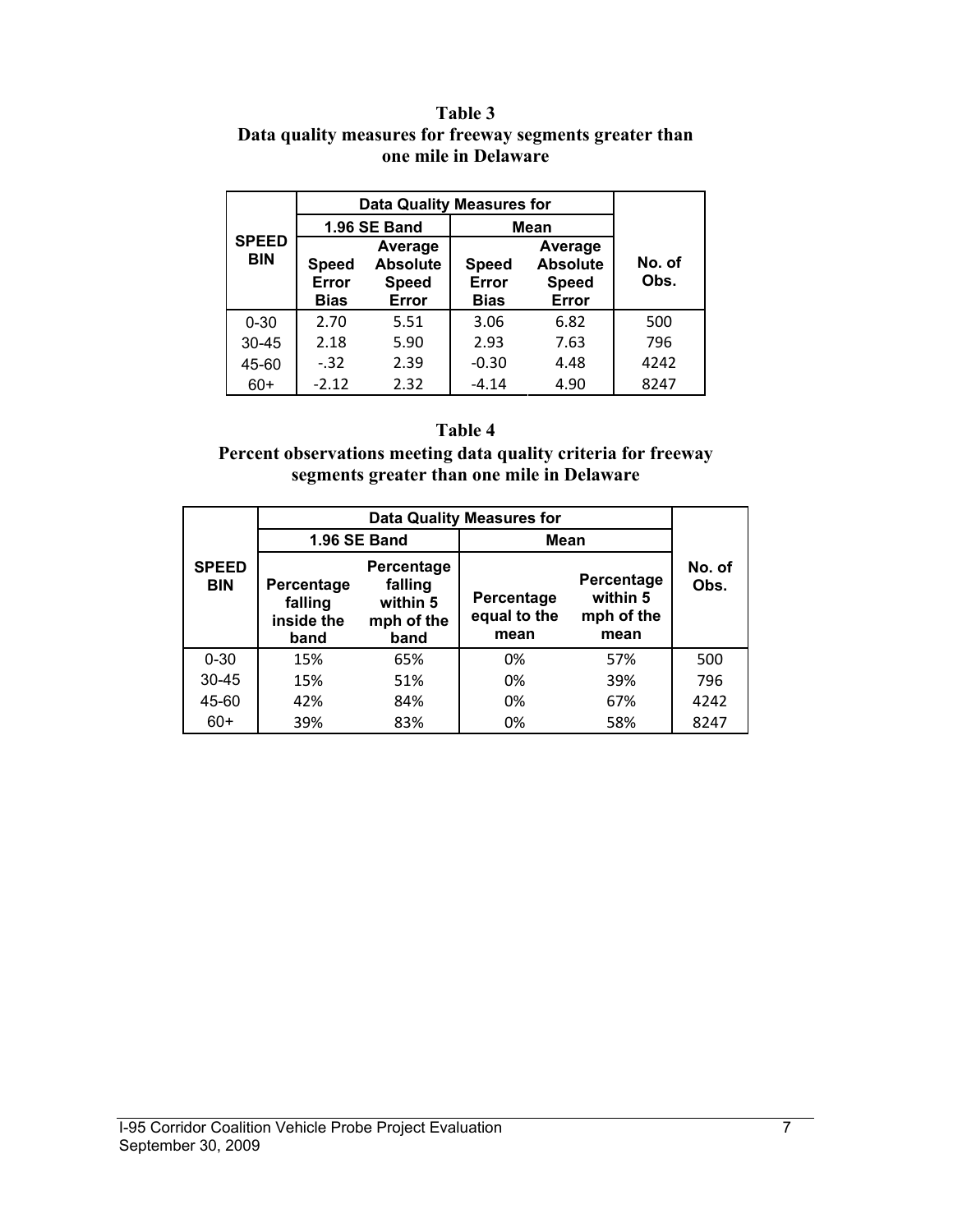#### **Table 5**

|               |                      |                              |                            | <b>Data Quality Measures for</b>     |                                                            |                                             |                                                            |                |
|---------------|----------------------|------------------------------|----------------------------|--------------------------------------|------------------------------------------------------------|---------------------------------------------|------------------------------------------------------------|----------------|
|               | <b>Standard</b>      |                              |                            |                                      | 1.96 SE Band                                               |                                             | Mean                                                       |                |
| <b>TMC</b>    | <b>TMC</b><br>length | <b>Bluetooth</b><br>distance | <b>SPEED</b><br><b>BIN</b> | <b>Speed</b><br>Error<br><b>Bias</b> | Average<br><b>Absolute</b><br><b>Speed</b><br><b>Error</b> | <b>Speed</b><br><b>Error</b><br><b>Bias</b> | Average<br><b>Absolute</b><br><b>Speed</b><br><b>Error</b> | No. of<br>Obs. |
|               |                      |                              | $0 - 30$                   | 17.1                                 | 20.9                                                       | 16.5                                        | 22.2                                                       | $4*$           |
| $103 + 04107$ | 2.46                 | 2.54                         | 30-45                      | 1.8                                  | 1.8                                                        | 3.9                                         | 3.9                                                        | $1*$           |
|               |                      |                              | 45-60                      | 0.6                                  | 0.7                                                        | 1.4                                         | 2.8                                                        | 41             |
|               |                      |                              | $60+$                      | $-1.7$                               | 1.9                                                        | $-3.9$                                      | 4.5                                                        | 271            |
|               |                      |                              | $0 - 30$                   | 2.5                                  | 4.8                                                        | 3.4                                         | 6.6                                                        | 139            |
| 103-04103     | 1.77                 | 2.02                         | 30-45                      | 1.3                                  | 4.0                                                        | 2.2                                         | 6.2                                                        | 153            |
|               |                      |                              | $45 - 60$                  | $0.2\,$                              | 2.0                                                        | 1.0                                         | 4.3                                                        | 332            |
|               |                      |                              | $60+$                      | $-1.7$                               | 1.9                                                        | $-3.2$                                      | 4.0                                                        | 2435           |
| 103-04105     | 1.36                 |                              | $0 - 30$                   | 0.3                                  | 3.4                                                        | 0.2                                         | 6.1                                                        | 61             |
|               |                      | 1.02                         | 30-45                      | $-1.8$                               | 6.9                                                        | $-2.1$                                      | 10.3                                                       | 42             |
|               |                      |                              | 45-60                      | $-3.2$                               | 5.1                                                        | $-2.9$                                      | 7.6                                                        | 236            |
|               |                      |                              | $60+$                      | $-2.4$                               | 2.5                                                        | $-4.8$                                      | 5.6                                                        | 1874           |
| 103-04106     | 1.67                 | 1.15                         | $0 - 30$                   | 5.1                                  | 6.9                                                        | 5.9                                         | 8.7                                                        | 104            |
|               |                      |                              | 30-45                      | 6.7                                  | 8.9                                                        | 8.1                                         | 11.8                                                       | 56             |
|               |                      |                              | 45-60                      | $-0.6$                               | 2.8                                                        | 0.4                                         | 5.1                                                        | 194            |
|               |                      |                              | $60+$                      | $-2.0$                               | 2.3                                                        | $-4.1$                                      | 4.8                                                        | 2034           |
|               |                      |                              | $0 - 30$                   | 1.7                                  | 10.4                                                       | $-0.3$                                      | 13.6                                                       | $4*$           |
| 103-04175     | 1.10                 | 1.04                         | 30-45                      | 1.7                                  | 5.0                                                        | 1.8                                         | 6.4                                                        | $7*$           |
|               |                      |                              | 45-60                      | 0.3                                  | 3.2                                                        | 2.3                                         | 6.5                                                        | 107            |
|               |                      |                              | $60+$                      | $-2.2$                               | 2.4                                                        | $-4.4$                                      | 5.3                                                        | 2592           |
|               |                      |                              | $0 - 30$                   | 2.5                                  | 4.7                                                        | 2.7                                         | 5.8                                                        | 96             |
|               | 1.31                 | 1.25                         | 30-45                      | 1.0                                  | 6.6                                                        | 2.2                                         | 9.0                                                        | 57             |
| 103N04181     |                      |                              | 45-60                      | $-1.3$                               | 1.8                                                        | $-2.2$                                      | 3.9                                                        | 1725           |
|               |                      |                              | $60+$                      | $-3.2$                               | 3.2                                                        | $-6.2$                                      | 6.4                                                        | 910            |
|               |                      |                              | $0 - 30$                   | $1.0\,$                              | 5.2                                                        | $0.8\,$                                     | 5.8                                                        | 153            |
| 103P04181     | 1.54                 | 1.31                         | 30-45                      | 2.1                                  | 6.1                                                        | 2.7                                         | 7.5                                                        | 522            |
|               |                      |                              | 45-60                      | 0.5                                  | 2.9                                                        | 1.0                                         | 4.9                                                        | 1843           |
|               |                      |                              | $60+$                      | $-4.8$                               | 5.4                                                        | $-7.1$                                      | 7.7                                                        | $5*$           |

#### **Data quality measures for individual freeway segments greater than one mile in the state of Delaware**

\*Results in the specified row may not be reliable due to small number of observations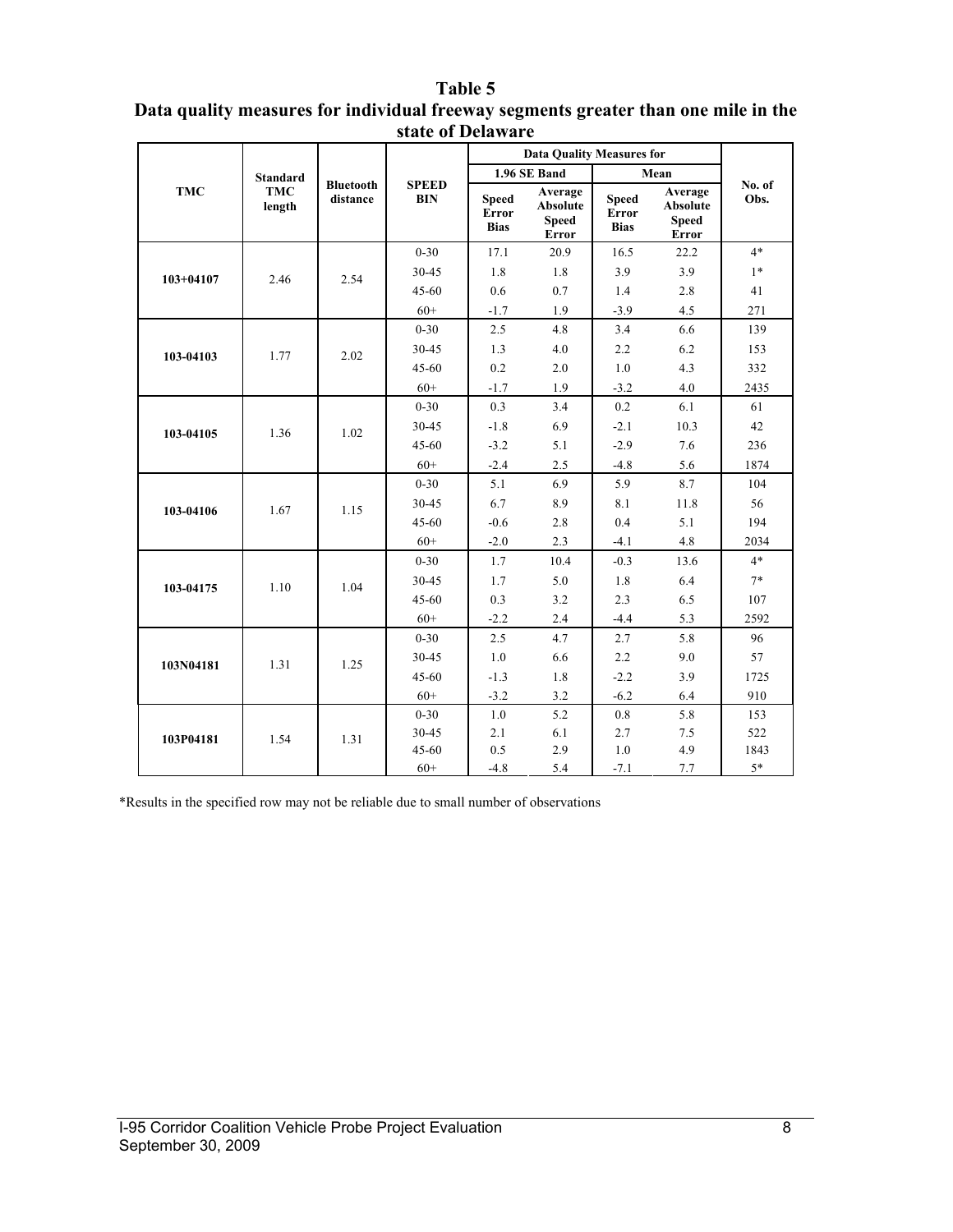|               |                  |                                         |                                                   |                                                     | <b>Data Quality Measures for</b>                              |                                |                                          |                                          |                                                    |                |
|---------------|------------------|-----------------------------------------|---------------------------------------------------|-----------------------------------------------------|---------------------------------------------------------------|--------------------------------|------------------------------------------|------------------------------------------|----------------------------------------------------|----------------|
|               | <b>SPEED BIN</b> |                                         |                                                   | 1.96 SE Band                                        |                                                               |                                |                                          | Mean                                     |                                                    |                |
|               |                  | <b>Speed Error Bias</b>                 |                                                   |                                                     | <b>Average Absolute</b><br><b>Speed Error</b>                 |                                | <b>Speed Error Bias</b>                  |                                          | <b>Average Absolute</b><br><b>Speed Error</b>      |                |
| <b>TMC</b>    |                  | No.<br>falling<br>inside<br>the<br>band | $\frac{0}{0}$<br>falling<br>inside<br>the<br>band | No.<br>falling<br>within<br>5 mph<br>of the<br>band | $\frac{0}{0}$<br>falling<br>within<br>5 mph<br>of the<br>band | No.<br>equal<br>to the<br>mean | $\frac{0}{0}$<br>equal<br>to the<br>mean | No.<br>within<br>5 mph<br>of the<br>mean | $\frac{0}{0}$<br>within<br>5 mph<br>of the<br>mean | No. of<br>Obs. |
|               | $0 - 30$         | $\mathbf{0}$                            | 0%                                                | $\overline{2}$                                      | 50%                                                           | $\boldsymbol{0}$               | $0\%$                                    | $\mathbf{0}$                             | 0%                                                 | $4*$           |
| $103 + 04107$ | 30-45            | $\mathbf{0}$                            | $0\%$                                             | $\mathbf{1}$                                        | 100%                                                          | $\boldsymbol{0}$               | 0%                                       | 1                                        | 100%                                               | $1*$           |
|               | $45 - 60$        | 29                                      | 71%                                               | 39                                                  | 95%                                                           | $\boldsymbol{0}$               | $0\%$                                    | 35                                       | 85%                                                | 41             |
|               | $60+$            | 134                                     | 49%                                               | 229                                                 | 85%                                                           | $\boldsymbol{0}$               | $0\%$                                    | 166                                      | 61%                                                | 271            |
| 103-04103     | $0 - 30$         | 20                                      | 14%                                               | 96                                                  | 69%                                                           | $\mathbf{0}$                   | 0%                                       | 80                                       | 58%                                                | 139            |
|               | 30-45            | 35                                      | 23%                                               | 101                                                 | 66%                                                           | $\mathbf{0}$                   | 0%                                       | 69                                       | 45%                                                | 153            |
|               | $45 - 60$        | 148                                     | 45%                                               | 288                                                 | 87%                                                           | $\mathbf{0}$                   | 0%                                       | 231                                      | 70%                                                | 332            |
|               | $60+$            | 960                                     | 39%                                               | 2124                                                | 87%                                                           | $\mathbf{0}$                   | $0\%$                                    | 1659                                     | 68%                                                | 2435           |
|               | $0 - 30$         | 17                                      | 28%                                               | 44                                                  | 72%                                                           | $\mathbf{0}$                   | 0%                                       | 32                                       | 52%                                                | 61             |
| 103-04105     | $30 - 45$        | $\overline{4}$                          | 10%                                               | 18                                                  | 43%                                                           | $\boldsymbol{0}$               | 0%                                       | $\mathbf{Q}$                             | 21%                                                | 42             |
|               | $45 - 60$        | 93                                      | 39%                                               | 170                                                 | 72%                                                           | $\mathbf{0}$                   | 0%                                       | 137                                      | 58%                                                | 236            |
|               | $60+$            | 851                                     | 45%                                               | 1531                                                | 82%                                                           | 5                              | $0\%$                                    | 1012                                     | 54%                                                | 1874           |
|               | $0 - 30$         | 27                                      | 26%                                               | 62                                                  | 60%                                                           | $\theta$                       | 0%                                       | 54                                       | 52%                                                | 104            |
| 103-04106     | $30 - 45$        | 11                                      | 20%                                               | 20                                                  | 36%                                                           | $\mathbf{0}$                   | $0\%$                                    | 15                                       | 27%                                                | 56             |
|               | $45 - 60$        | 93                                      | 48%                                               | 156                                                 | 80%                                                           | 1                              | $1\%$                                    | 126                                      | 65%                                                | 194            |
|               | $60+$            | 811                                     | 40%                                               | 1720                                                | 85%                                                           | 1                              | $0\%$                                    | 1207                                     | 59%                                                | 2034           |
|               | $0 - 30$         | $\mathbf{0}$                            | $0\%$                                             | $\mathbf{1}$                                        | 25%                                                           | $\mathbf{0}$                   | $0\%$                                    | $\mathbf{0}$                             | $0\%$                                              | $4*$           |
| 103-04175     | 30-45            | 3                                       | 43%                                               | 5                                                   | 71%                                                           | $\boldsymbol{0}$               | 0%                                       | 5                                        | 71%                                                | $7*$           |
|               | $45 - 60$        | 40                                      | 37%                                               | 80                                                  | 75%                                                           | $\boldsymbol{0}$               | 0%                                       | 47                                       | 44%                                                | 107            |
|               | $60+$            | 1085                                    | 42%                                               | 2110                                                | 81%                                                           | 3                              | $0\%$                                    | 1418                                     | 55%                                                | 2592           |
|               | $0 - 30$         | 18                                      | 19%                                               | 64                                                  | 67%                                                           | $\mathbf{0}$                   | 0%                                       | 55                                       | 57%                                                | 96             |
| 103N04181     | 30-45            | 8                                       | 14%                                               | 30                                                  | 53%                                                           | $\mathbf{0}$                   | 0%                                       | 18                                       | 32%                                                | 57             |
|               | $45 - 60$        | 845                                     | 49%                                               | 1529                                                | 89%                                                           | 1                              | 0%                                       | 1251                                     | 73%                                                | 1725           |
|               | $60+$            | 252                                     | 28%                                               | 672                                                 | 74%                                                           | $\theta$                       | 0%                                       | 357                                      | 39%                                                | 910            |
|               | $0 - 30$         | 9                                       | 6%                                                | 102                                                 | 67%                                                           | $\mathbf{0}$                   | $0\%$                                    | 97                                       | 63%                                                | 153            |
| 103P04181     | 30-45            | 64                                      | 12%                                               | 250                                                 | 48%                                                           | $\boldsymbol{0}$               | $0\%$                                    | 203                                      | 39%                                                | 522            |
|               | $45 - 60$        | 626                                     | 34%                                               | 1456                                                | 79%                                                           | $\boldsymbol{0}$               | 0%                                       | 1144                                     | 62%                                                | 1843           |
|               | $60+$            | $\theta$                                | 0%                                                | $\overline{c}$                                      | 40%                                                           | $\theta$                       | 0%                                       | 1                                        | 20%                                                | $5*$           |

**Table 6 Observations meeting data quality criteria for individual freeway segments greater than one mile in the state of Delaware** 

\*Results in the specified row may not be reliable due to small number of observations